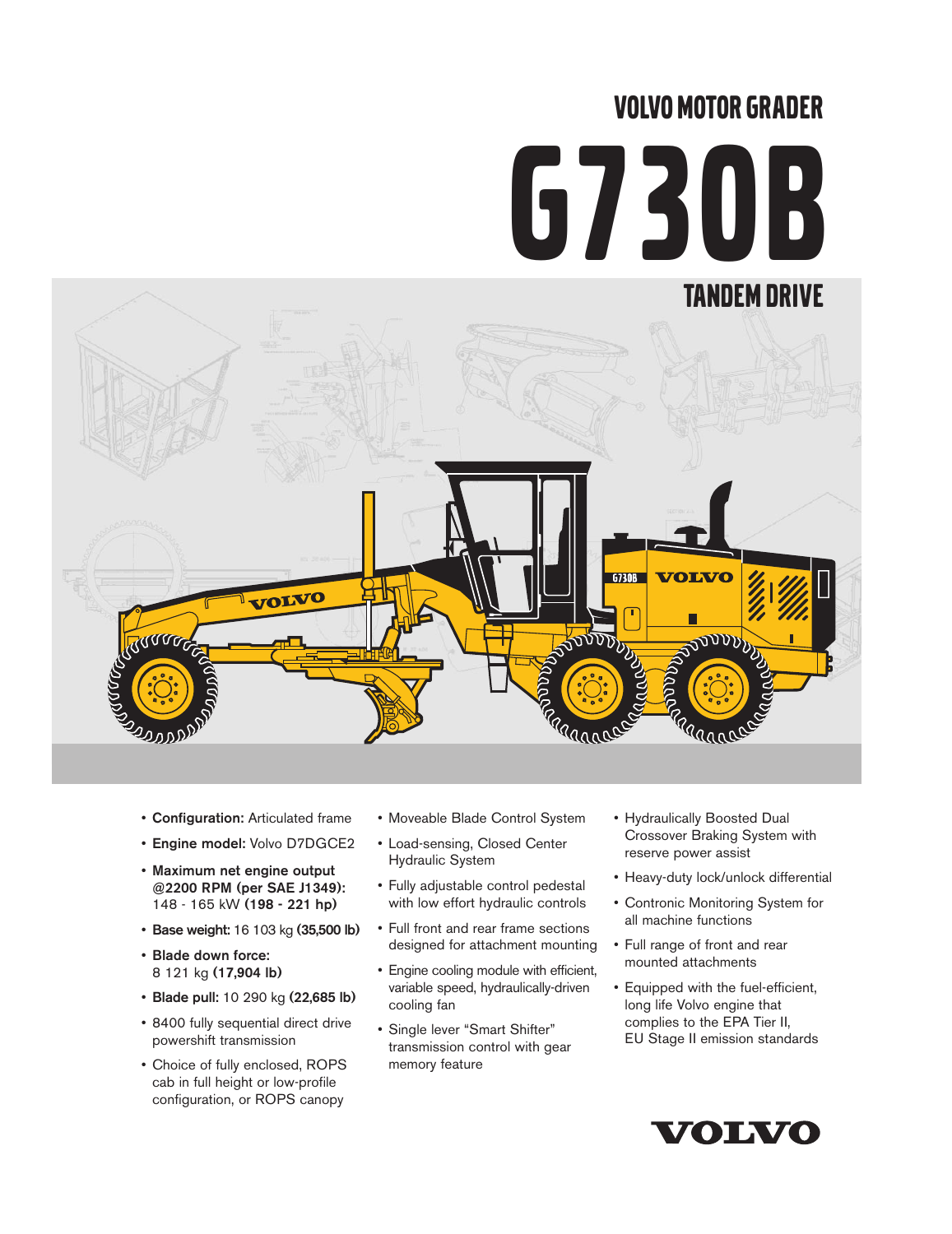

# OPERATING WEIGHT **TRANSMISSION**

Weights shown include full cab with ROPS, all operating fluids and operator.

#### Base

#### Typically equipped operating weight:

| includes 17.5 x 25, 12 PR, L-2 tires on 356 mm (14") rims and 4 |
|-----------------------------------------------------------------|
| 267 x 737 x 25 mm (14' x 29" x 1") moldboard and scarifier.     |
|                                                                 |
| Maximum combined capacity  21 546 kg (47,500 lb)                |
| Maximum weight - front 7 575 kg (16,700 lb)                     |
| Maximum weight - rear. 14 243 kg (31,400 lb)                    |
|                                                                 |

Weight adjustments for various options are listed at the rear of the brochure.

Note that adding weight and attachments to the base grader may necessitate a tire upgrade since the maximum weight capacity of the tire may be exceeded.



# **PRODUCTIVITY**

Blade pull at base weight (no wheel slip, 0.9 traction co-efficient) . . . . . . . . . . . . . . . . . . . . . . . . . . 10 290 kg (22,685 lb) Blade down force

• cutting capability (ISO 7134) . . . . . . . . . . 8 121 kg (17,904 lb) Blade down force is the maximum downward force which may be applied at the cutting edge.



# ENGINE DATA TANDEMS

G730B

|                                                      | Type  4 Cycle, Turbocharged, Aftercooled                               |
|------------------------------------------------------|------------------------------------------------------------------------|
|                                                      |                                                                        |
|                                                      |                                                                        |
|                                                      |                                                                        |
| Maximum net engine output @ 2200 RPM                 |                                                                        |
|                                                      | (per SAE J1349) 148-165 kW (198-221hp)                                 |
| Rated gross brake horsepower @ 2200 RPM              |                                                                        |
|                                                      | • Gears forward 1, 2 and Reverse 1 $\dots$ 153 kW (206 hp)             |
|                                                      | • Gears forward 3-8 and Reverse 2-4 170 kW (228 hp)                    |
| Rated net brake horsepower @ 2200 RPM                |                                                                        |
|                                                      | • Gears forward 1, 2 and Reverse 1 $\dots$ 148 kW (198 hp)             |
|                                                      | Torque @ 1100 RPM 900 N.m (664 lb.ft)                                  |
|                                                      |                                                                        |
|                                                      | • Gears forward 3-8 and Reverse 2-4 165 kW (221 hp)                    |
|                                                      | Torque @ 1400 RPM 1050 N.m (774 lb.ft)                                 |
|                                                      |                                                                        |
| Performance: Rated net brake horsepower SAE standard |                                                                        |
|                                                      | J1349/ISO 3046-2 conditions with water pump, lubricating oil           |
|                                                      | pump, fuel system, air cleaner, muffler, alternator and cooling fan.   |
|                                                      | Engine complies to EPA Tier II, EU Stage II exhaust emission standard. |

Engine cooling system designed with singular cooler installations, and utilizes a highly efficient, variable speed, hydraulically-driven cooling fan.

Engine equipped with a two stage, dual element, dry type air cleaner with exhaust aspirator and service indicator. 24 volt starting and electrical system with 1920 watt (80 amp) brushless alternator with internal voltage regulator. Two heavy-duty, 12 volt maintenance free batteries with 660 cold cranking amps (CCA) and 160 minutes reserve capacity per battery. 1300 CCA batteries available optionally. System includes battery disconnect.



Make/Model . . . . . . . . . . . . . . . . . . . . . . . . . . . . . . . . . . . Volvo 8400

Fully sequential, direct drive, powershift transmission. Engine cannot be started if transmission is in gear. Single lever "Smart Shifter" electronic transmission controller provides self-diagnostics. The flywheel mounted, multi-disc master clutch is oil-cooled and lubricated for long life.

Ground speeds at 2200 RPM with standard tires:

| Forward                                                | Reverse                                          |
|--------------------------------------------------------|--------------------------------------------------|
| Gearskm/h mph                                          | Gears  km/h mph                                  |
| $1 \ldots \ldots \ldots 4, 4 \ldots \ldots \ldots 2.8$ | $1, \ldots, \ldots, 4, 4, \ldots, 2.8$           |
| $2.\dots\dots.6,2\dots\dots.39$                        |                                                  |
| $3 \ldots 8, 5 \ldots 5.3$                             | $2.\dots \dots \dots 8,5\dots \dots 5.3$         |
| $4. \ldots \ldots 11,9 \ldots \ldots 7.5$              |                                                  |
| $5. \ldots \ldots 16.9 \ldots \ldots 10.5$             | $3 \ldots \ldots \ldots 16,9 \ldots \ldots 10.5$ |
| $6. \ldots \ldots 23.6 \ldots \ldots 14.7$             |                                                  |
| $7. \ldots \ldots 32.7 \ldots \ldots 20.4$             | $4 \ldots \ldots 32.7 \ldots 20.4$               |
| $8. \ldots \ldots 45.7 \ldots \ldots 28.5$             |                                                  |
|                                                        |                                                  |

Transmission guard is standard equipment and is hinged for easy access.

Perma Lube U joints on the input/output drive shafts.

#### DIFFERENTIAL / FINAL DRIVE  $M$

Make/Model. . . . . . . . . . . . . . . . . . . . . . . . . . . . . . . . . . . Volvo SR40

Single reduction final drive with an operator controlled lock/unlock differential. Rear axles are induction hardened, supported on double row spherical roller bearings.



Robotically welded, tandem case with internal gusseting for maximum torsional strength. Field proven split ring/flanged sleeve tandem mounting and  $25$  mm  $(1")$  thick inner wall resists flexing from side loading during severe applications.

|  |  | Thickness • inner wall $\ldots \ldots \ldots \ldots \ldots \ldots \ldots \ldots$ 25 mm (1.00") |
|--|--|------------------------------------------------------------------------------------------------|
|  |  | • outer wall $\ldots \ldots \ldots \ldots \ldots \ldots \ldots$ 19 mm $(0.75")$                |
|  |  |                                                                                                |
|  |  | Drive chain pitch51 mm (2.00")                                                                 |
|  |  |                                                                                                |
|  |  |                                                                                                |

# ENGINE PERFORMANCE CURVE

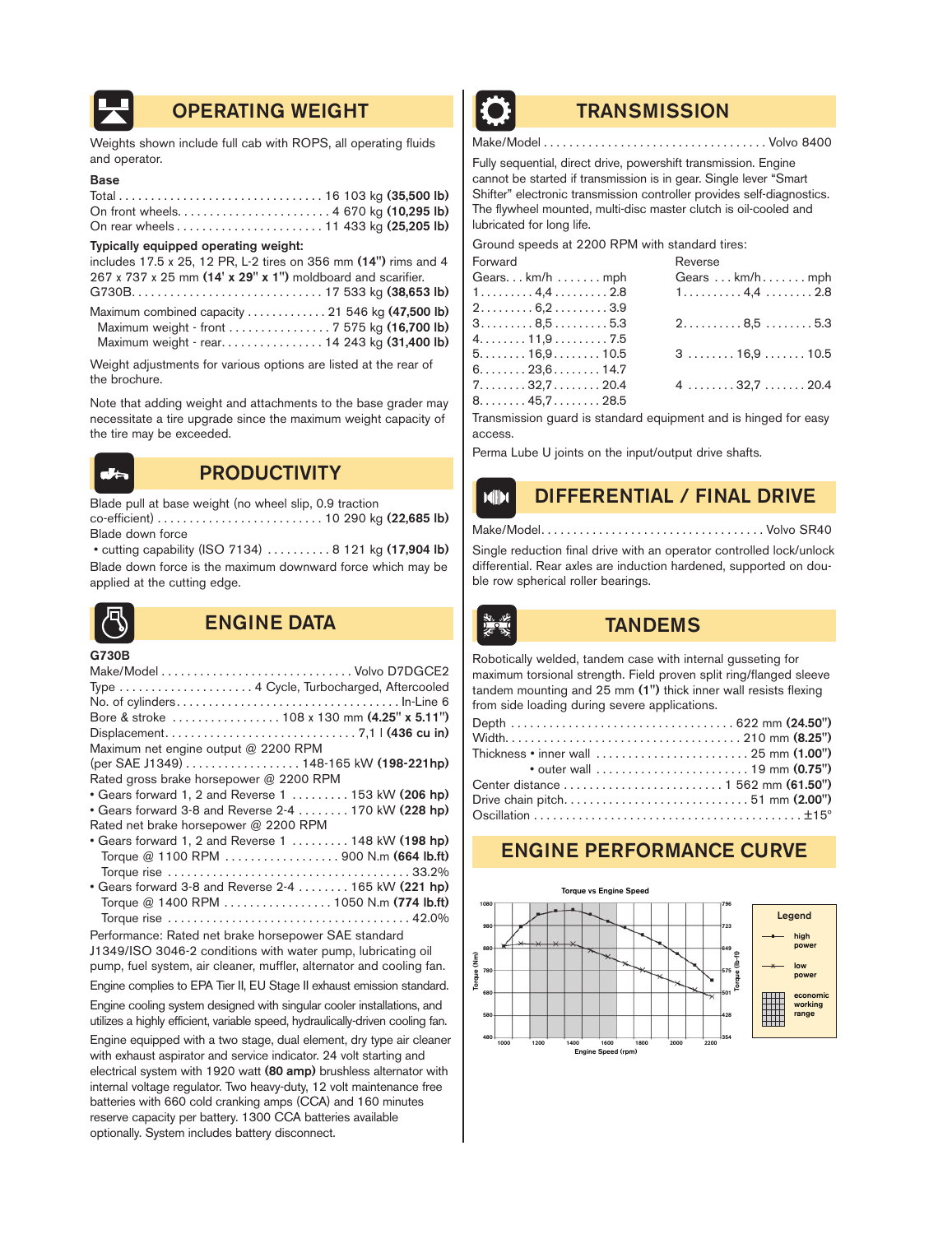



# BRAKES

#### Service Brakes: Foot operated

Fade resistant, hydraulically actuated, wet multiple disc service brakes located at the four tandem drive wheels are self-adjusting, fully sealed and maintenance free. System features crossover dual braking circuits for uniform braking on both sides of the grader. Includes reserve power assist and operator warning system (visual and audible).

#### Parking Brake

Spring applied hydraulic release independent, disc-type parking brake on transmission output shaft and effective on four tandem drive wheels. Includes visual and audible operator warning system for parking brake on, transmission in gear condition. Transmission will not engage with park brake on.

Braking systems comply to SAE Recommended Practice J1473 OCT. 90, and J1152 APR. 80; ISO 3450-1993-01-28. Volvo uses asbestos-free brake components.

# WHEELS AND TIRES

| Rim size 254 mm (10.0") One piece rim                             |  |
|-------------------------------------------------------------------|--|
| Bolt-on rims are interchangeable between front and rear. Multiple |  |
|                                                                   |  |

piece rims available.



## FRONT AXLE

Type: Robotically welded steel truss, gusseted for torsional strength, oscillates on a single 80 mm (3.15") diameter center pivot pin.

| Twin 76 mm (3") diameter wheel lean cylinders with lock valve |
|---------------------------------------------------------------|
| are standard equipment.                                       |



## STEERING

Hydrostatic power steering of front wheels incorporating two steering cylinders. Meets SAE J1511 OCT. 90 with optional secondary steering.

| Minimum turning radius using articulation,                                                           |  |
|------------------------------------------------------------------------------------------------------|--|
| front axle steering, wheel lean                                                                      |  |
| and unlocked differential $\ldots \ldots \ldots \ldots \ldots$ 7 772 mm (25'6")                      |  |
|                                                                                                      |  |
| Frame articulation angle $\ldots \ldots \ldots \ldots \ldots \ldots \ldots \ldots \ldots 22^{\circ}$ |  |
| Articulation lock standard.                                                                          |  |

## FRAME

Full front and rear frame sections.

Front: Robotically welded box section.

Dual sloped front frame provides excellent forward visibility. Minimum dimensions of

| $\frac{1}{2}$ only an extraording the set of $\frac{1}{2}$ |
|------------------------------------------------------------|
|                                                            |
|                                                            |
|                                                            |
| Vertical section modulus                                   |
|                                                            |
|                                                            |
|                                                            |
| Linear weight - minimum-maximum  221.3 - 363.4 kg/m        |
| $(148.7 - 244.2 \text{ lb/ft})$                            |
| Deep Eull porimeter rear frome pormits modular pouchroin   |

Rear: Full perimeter rear frame permits modular powertrain mounting for ease of service and is ideal for attachment mounting. Optional first user lifetime warranty on frame and articulation joint. Minimum dimensions of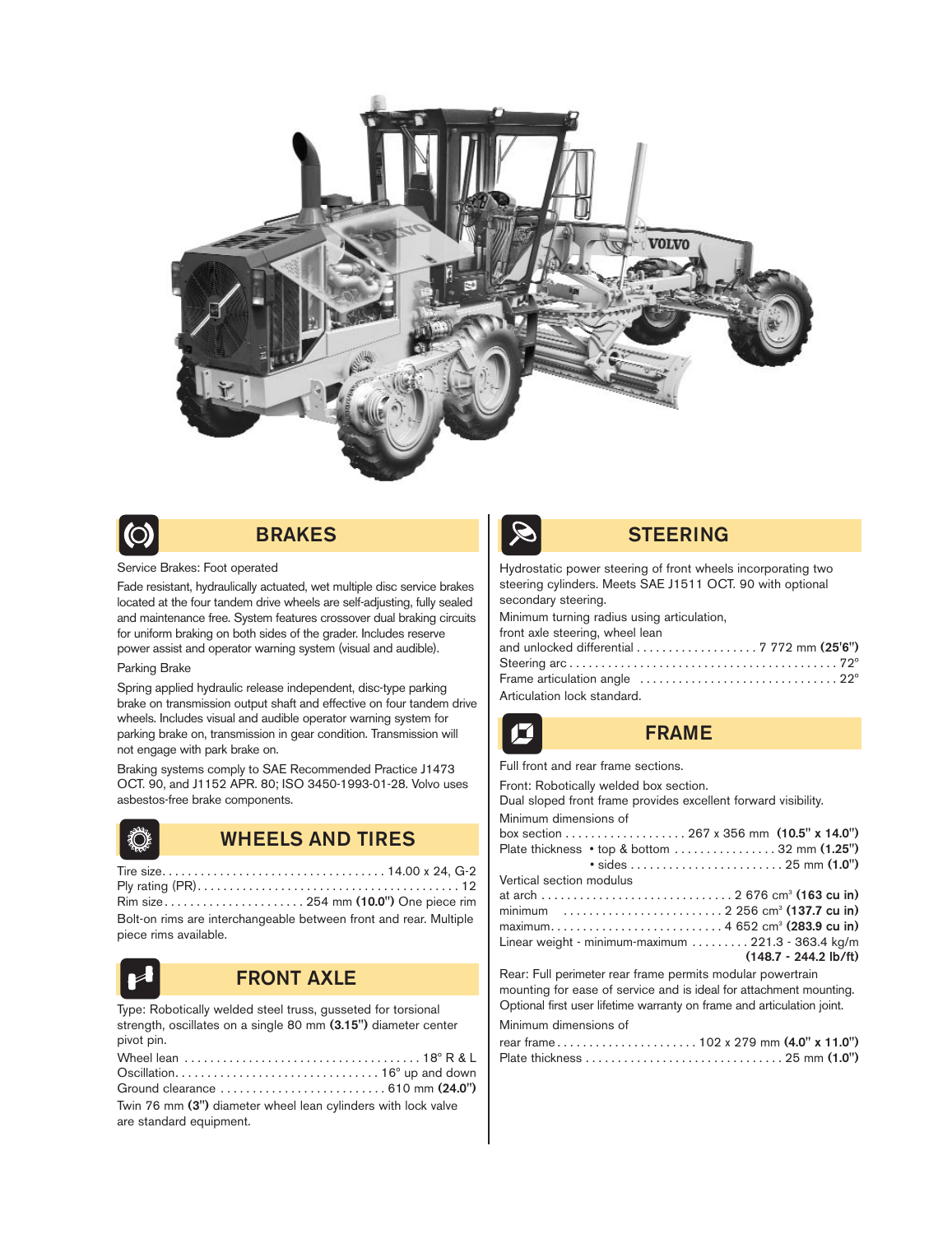

# **ARTICULATION BLADE RANGE**

Twin 114 mm (4.5") hydraulic cylinders articulate the frame 22º right and left. Anti-drift lock valve ensures stable operation.



# **CIRCLE**

Hardened teeth, cut on the outside of the circle for maximum leverage and minimum wear.

Circle to drawbar support is provided at nine points. Three upper circle wear plates, three adjustable clamp plates and three adjustable guide shoes combine to ensure optimum circle support and load distribution. DURAMIDE™ wear plates and bearings at the clamp and guide shoes prevent metal-to-metal contact and provide maximum service life.

DURAMIDE™ is a synthetic bearing material that provides long service life and reduces circle system maintenance requirements.



# CIRCLE DRIVE

The Volvo dual cylinder Circle Drive System uses direct acting hydraulic power for exceptional turning and holding capability under full load. The Circle Drive System uses hardened drive pinions and is protected against impact damage by an overload relief valve as standard equipment.



# DRAWBAR

Fully welded box section. Narrow "T" design permits optimum visibility to the work area. Drawbar ball stud provides an adjustment to compensate for different tire sizes. Blade lift cylinder anchors are straddle mounted on drawbar to provide maximum strength and support. Dimensions of

| box section $\ldots \ldots \ldots \ldots \ldots \ldots 165$ x 165 mm $(6.5" \times 6.5")$ |  |
|-------------------------------------------------------------------------------------------|--|
|                                                                                           |  |



# MOLDBOARD

| Standard moldboard with replaceable end bits   |
|------------------------------------------------|
| 3 658 x 635 x 22 mm (12' x 25" x 7/8")         |
| Blade material SAE 1050 high carbon steel      |
| Edge through hardened  152 x 16 mm boron steel |
| $(6" \times 5/8")$                             |
|                                                |
|                                                |
| Slide rails supported by DURAMIDE™ bearings.   |

Slide rails supported by DURAMIDE™ bearings.



## (Dimensions shown with standard moldboard)

## LEFT RIGHT

| Reach outside tires – articulated frame                                                                |
|--------------------------------------------------------------------------------------------------------|
| $\ldots \ldots \ldots \ldots \ldots \ldots$ 3 048 mm (120.0") 3 035 mm (119.5")                        |
| Reach outside tires - straight frame                                                                   |
|                                                                                                        |
| Blade slide 673 mm ( <b>26.5")</b> . 673 mm ( <b>26.5")</b>                                            |
| Circle side shift  775 mm (30.5") 749 mm (29.5")                                                       |
| Maximum bank sloping angle $\ldots \ldots \ldots 90^\circ \ldots \ldots \ldots \ldots \ldots 90^\circ$ |
| Blade ground clearance $\ldots \ldots \ldots \ldots \ldots \ldots 445$ mm $(17.5")$                    |
| Blade cutting depth $\ldots \ldots \ldots \ldots \ldots \ldots \ldots 813$ mm $(32.0")$                |
|                                                                                                        |
| Superior blade mobility permits steep ditch cutting angles and                                         |
| bank sloping outside overall machine width.                                                            |
|                                                                                                        |

# CAB AND CONTROLS

All controls are located in a 90° arc forward and to the right of the operator. Enclosed cab has a fully adjustable, cloth covered suspension seat as standard and comes with a 76 mm (3") seat belt. Located forward of the operator are the engine oil pressure, coolant temperature and fuel level gauges, transmission gear indicator and a multi-function Contronic monitoring display. Located in the fully adjustable steering pedestal are the following switches: differential lock/unlock, hazard lights, independent moldboard floats (optional) and combination turn signal, horn and high beam headlight. Heater and wiper/washer controls (if equipped), lighting and accessory switches are grouped in the operator's right hand console. This console also contains the ignition key and access to the circuit breaker and fuse panel. An accelerator/decelerator foot pedal and slider type hand throttle are standard equipment. Outside mounted rearview mirrors (L&R) and a convex interior mirror are standard. Interior operator noise levels average 75 dB(A) per ISO 6394 (enclosed cab).

#### Cab options

- High-capacity heater/air-conditioner c/w adjustable vents, temperature control and variable speed fan
- Lower opening front windows
- Rear windshield wipers and washers
- Lower front window wipers and washers
- Modular, 24 volt radio and cassette player
- Operator Convenience Package included with air-conditioner option (lunch box, steel vacuum bottle, cup holder and ashtray)
- 24 volt to 12 volt converter for electrical accessories or two way radio installations 25 or 60 amp available
- Bubble type slope meter
- Transmission and hydraulic filter restriction warning
- Low hydraulic oil and hydraulic oil temperature indicator
- Speedometer/odometer

#### Full height cab with ROPS

#### Inside dimensions

| An optional Low-Profile Cab is available with an inside height<br>of 1 575 mm (62"). All Volvo Grader cabs and canopies are<br>designed to meet or exceed SAE J1040 APR. 88, ISO 3471/1-<br>1986(E), and 86/295/EEC ROPS requirements. The seatbelt is<br>76 mm (3") wide and meets SAE J386 JUNE 93: ISO 6683-<br>$1981(E)$ . |
|--------------------------------------------------------------------------------------------------------------------------------------------------------------------------------------------------------------------------------------------------------------------------------------------------------------------------------|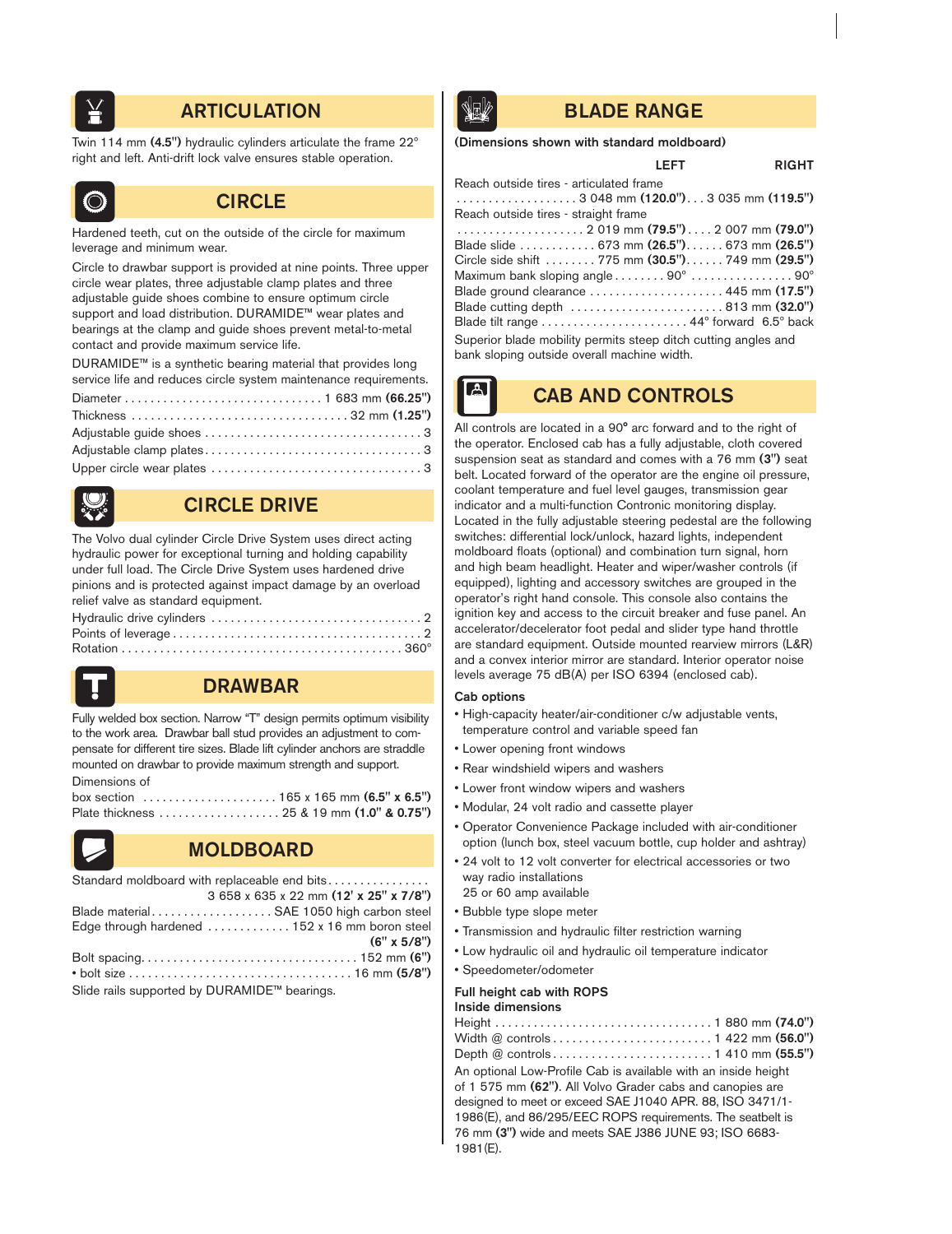#### LOAD-SENSING HYDRAULICS | THE CAPACITIES  $\overline{\mathbf{b}}$

Closed Center Hydraulic System senses load requirements and maintains system pressure 24 Bar (350 psi) above the load pressure.

System features industry standard control arrangement complete with low effort, feathering type, short throw levers located on a fully adjustable steering pedestal.

System incorporates lock valves to prevent cylinder drift under load in the following circuits: blade lift, moldboard tilt, circle shift, wheel lean, circle turn and articulation.

Hydraulic system features include axial piston pump, pressure and flow compensated, variable displacement with high output for smooth multi-functioning.

The pump drive shaft is equipped with Perma Lube U joints. Maximum pressure. . . . . . . . . . . . . . . . . . 186 Bar (2,700 psi) Output 2200 RPM . . . . . . . . . . . 0-284 lpm (0-75 U.S. gpm) Filtration . . . . . . . . . . . . . . . . . . . . . . . . 10 micron spin-on type

| Fuel tank  378.5  100.0                             |
|-----------------------------------------------------|
|                                                     |
|                                                     |
|                                                     |
| Tandems (each)100.0 26.4                            |
| Hydraulic oil tank 134.0 35.4                       |
|                                                     |
| $-50^{\circ}$ C ( $-58^{\circ}$ F) approx 28.0. 7.4 |
|                                                     |
|                                                     |



# **ATTACHMENTS**

#### (Optional unless otherwise stated as standard equipment)

| <b>Snow</b>           |  |
|-----------------------|--|
| <b>Hydraulic Wing</b> |  |

| • high-bench 2 177 kg<br>One Way Snow Plow 1 065 kg<br>"V" Snow Plow<br>• 2 743 mm (9'). 1 134 kg | $(4.800 \, lb)$<br>$(4,000 \, lb)$<br>$(2.350 \, lb)$<br>$(2.500 \, lb)$ |
|---------------------------------------------------------------------------------------------------|--------------------------------------------------------------------------|
| • 3 042 mm (10') $\ldots \ldots \ldots \ldots \ldots 1$ 202 kg                                    | $(2.650 \, lb)$                                                          |
| Earth<br>Dozer Blade<br>• 2 438 mm (8')  1 188 kg                                                 | $(2.620 \, lb)$<br>(2.870)                                               |
| Front Mounted Scarifier 807 kg                                                                    | $(1.780 \, lb)$                                                          |
| Mid-mount Scarifier  782 kg                                                                       | $(1.725 \, lb)$<br>$(1.125 \, lb)$<br>(2.880)                            |

#### Dimensions with standard equipment All dimensions are approximate